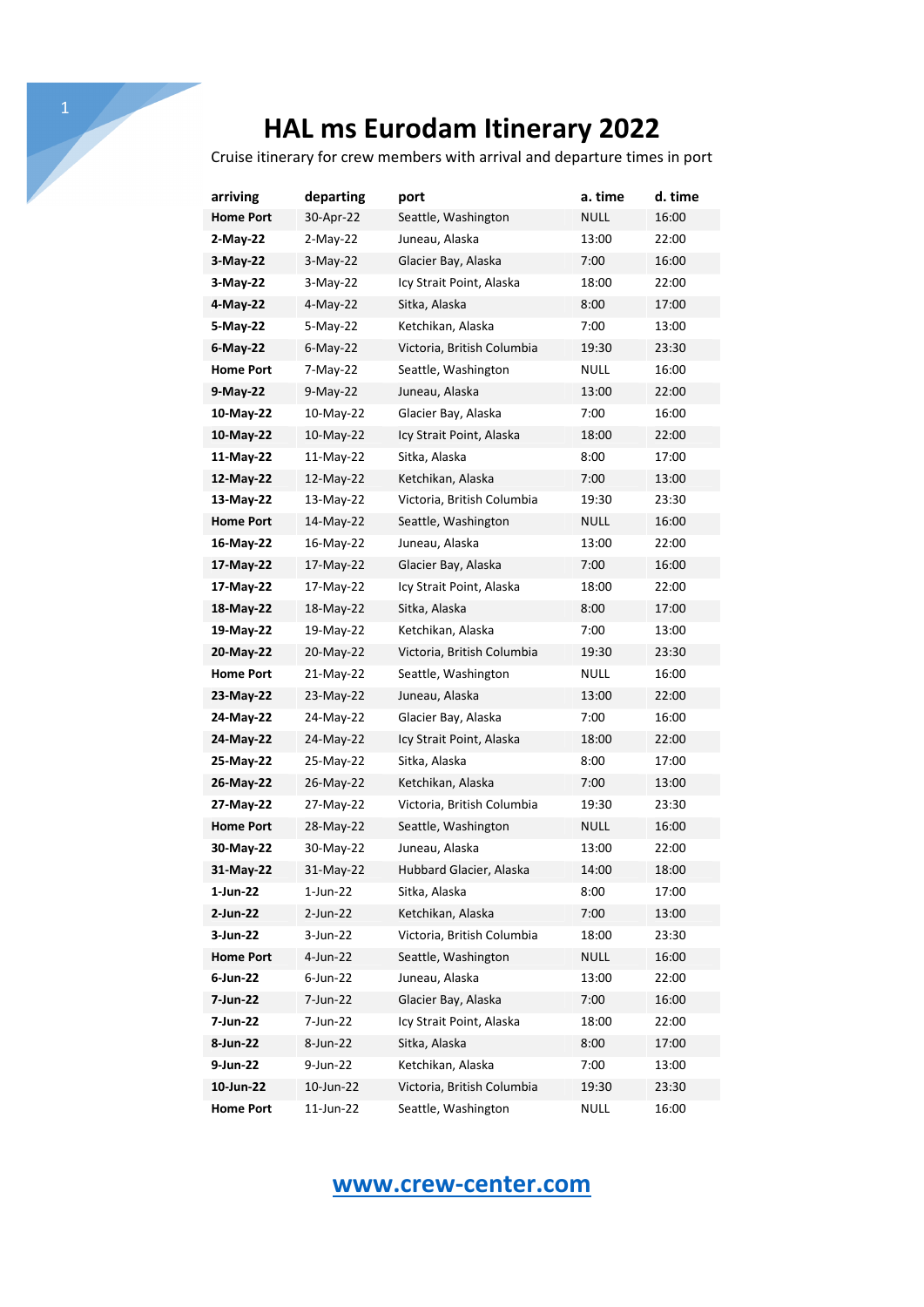Cruise itinerary for crew members with arrival and departure times in port

| 13-Jun-22        | 13-Jun-22   | Juneau, Alaska             | 13:00       | 22:00 |
|------------------|-------------|----------------------------|-------------|-------|
| 14-Jun-22        | 14-Jun-22   | Glacier Bay, Alaska        | 7:00        | 16:00 |
| 14-Jun-22        | 14-Jun-22   | Icy Strait Point, Alaska   | 18:00       | 22:00 |
| 15-Jun-22        | 15-Jun-22   | Sitka, Alaska              | 8:00        | 17:00 |
| 16-Jun-22        | 16-Jun-22   | Ketchikan, Alaska          | 7:00        | 13:00 |
| 17-Jun-22        | 17-Jun-22   | Victoria, British Columbia | 19:30       | 23:30 |
| <b>Home Port</b> | 18-Jun-22   | Seattle, Washington        | NULL        | 16:00 |
| 20-Jun-22        | 20-Jun-22   | Juneau, Alaska             | 13:00       | 22:00 |
| 21-Jun-22        | 21-Jun-22   | Glacier Bay, Alaska        | 7:00        | 16:00 |
| 21-Jun-22        | 21-Jun-22   | Icy Strait Point, Alaska   | 18:00       | 22:00 |
| 22-Jun-22        | 22-Jun-22   | Sitka, Alaska              | 8:00        | 17:00 |
| 23-Jun-22        | 23-Jun-22   | Ketchikan, Alaska          | 7:00        | 13:00 |
| 24-Jun-22        | 24-Jun-22   | Victoria, British Columbia | 19:30       | 23:30 |
| <b>Home Port</b> | 25-Jun-22   | Seattle, Washington        | NULL        | 16:00 |
| 27-Jun-22        | 27-Jun-22   | Juneau, Alaska             | 13:00       | 22:00 |
| 28-Jun-22        | 28-Jun-22   | Glacier Bay, Alaska        | 7:00        | 16:00 |
| 28-Jun-22        | 28-Jun-22   | Icy Strait Point, Alaska   | 18:00       | 22:00 |
| 29-Jun-22        | 29-Jun-22   | Sitka, Alaska              | 8:00        | 17:00 |
| 30-Jun-22        | 30-Jun-22   | Ketchikan, Alaska          | 7:00        | 13:00 |
| $1-Jul-22$       | $1$ -Jul-22 | Victoria, British Columbia | 19:30       | 23:30 |
| <b>Home Port</b> | $2$ -Jul-22 | Seattle, Washington        | NULL        | 16:00 |
| 4-Jul-22         | 4-Jul-22    | Juneau, Alaska             | 13:00       | 22:00 |
| 5-Jul-22         | 5-Jul-22    | Glacier Bay, Alaska        | 7:00        | 16:00 |
| 5-Jul-22         | 5-Jul-22    | Icy Strait Point, Alaska   | 18:00       | 22:00 |
| 6-Jul-22         | $6$ -Jul-22 | Sitka, Alaska              | 8:00        | 17:00 |
| 7-Jul-22         | 7-Jul-22    | Ketchikan, Alaska          | 7:00        | 13:00 |
| 8-Jul-22         | 8-Jul-22    | Victoria, British Columbia | 19:30       | 23:30 |
| <b>Home Port</b> | 9-Jul-22    | Seattle, Washington        | NULL        | 16:00 |
| 11-Jul-22        | 11-Jul-22   | Juneau, Alaska             | 13:00       | 22:00 |
| 12-Jul-22        | 12-Jul-22   | Glacier Bay, Alaska        | 7:00        | 16:00 |
| 12-Jul-22        | 12-Jul-22   | Icy Strait Point, Alaska   | 18:00       | 22:00 |
| 13-Jul-22        | 13-Jul-22   | Sitka, Alaska              | 8:00        | 17:00 |
| 14-Jul-22        | 14-Jul-22   | Ketchikan, Alaska          | 7:00        | 13:00 |
| 15-Jul-22        | 15-Jul-22   | Victoria, British Columbia | 19:30       | 23:30 |
| <b>Home Port</b> | 16-Jul-22   | Seattle, Washington        | NULL        | 16:00 |
| 18-Jul-22        | 18-Jul-22   | Juneau, Alaska             | 13:00       | 22:00 |
| 19-Jul-22        | 19-Jul-22   | Glacier Bay, Alaska        | 7:00        | 16:00 |
| 19-Jul-22        | 19-Jul-22   | Icy Strait Point, Alaska   | 18:00       | 22:00 |
| 20-Jul-22        | 20-Jul-22   | Sitka, Alaska              | 8:00        | 17:00 |
| 21-Jul-22        | 21-Jul-22   | Ketchikan, Alaska          | 7:00        | 13:00 |
| 22-Jul-22        | 22-Jul-22   | Victoria, British Columbia | 19:30       | 23:30 |
| <b>Home Port</b> | 23-Jul-22   | Seattle, Washington        | <b>NULL</b> | 16:00 |
| 25-Jul-22        | 25-Jul-22   | Juneau, Alaska             | 13:00       | 22:00 |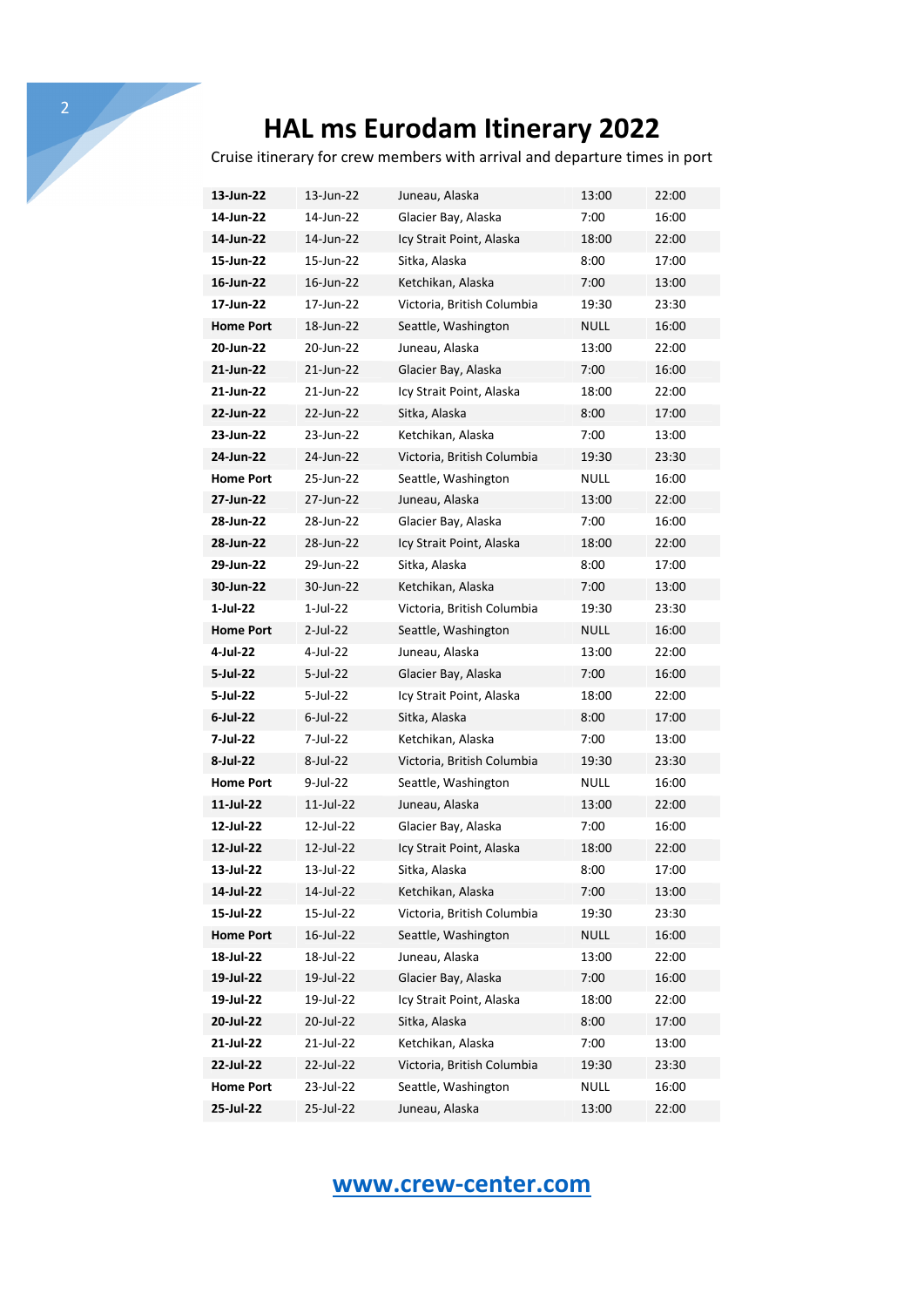Cruise itinerary for crew members with arrival and departure times in port

| 26-Jul-22        | 26-Jul-22  | Glacier Bay, Alaska        | 0:00        | 0:00  |
|------------------|------------|----------------------------|-------------|-------|
| 26-Jul-22        | 26-Jul-22  | Icy Strait Point, Alaska   | 18:00       | 22:00 |
| 27-Jul-22        | 27-Jul-22  | Sitka, Alaska              | 8:00        | 17:00 |
| 28-Jul-22        | 28-Jul-22  | Ketchikan, Alaska          | 7:00        | 13:00 |
| 29-Jul-22        | 29-Jul-22  | Victoria, British Columbia | 18:00       | 23:30 |
| <b>Home Port</b> | 30-Jul-22  | Seattle, Washington        | NULL        | 16:00 |
| 1-Aug-22         | 1-Aug-22   | Juneau, Alaska             | 13:00       | 22:00 |
| 2-Aug-22         | 2-Aug-22   | Glacier Bay, Alaska        | 7:00        | 16:00 |
| 2-Aug-22         | 2-Aug-22   | Icy Strait Point, Alaska   | 18:00       | 22:00 |
| 3-Aug-22         | 3-Aug-22   | Sitka, Alaska              | 8:00        | 17:00 |
| 4-Aug-22         | 4-Aug-22   | Ketchikan, Alaska          | 7:00        | 13:00 |
| 5-Aug-22         | 5-Aug-22   | Victoria, British Columbia | 19:30       | 23:30 |
| <b>Home Port</b> | 6-Aug-22   | Seattle, Washington        | NULL        | 16:00 |
| 8-Aug-22         | 8-Aug-22   | Juneau, Alaska             | 13:00       | 22:00 |
| 9-Aug-22         | 9-Aug-22   | Glacier Bay, Alaska        | 7:00        | 16:00 |
| 9-Aug-22         | 9-Aug-22   | Icy Strait Point, Alaska   | 18:00       | 22:00 |
| 10-Aug-22        | 10-Aug-22  | Sitka, Alaska              | 8:00        | 17:00 |
| 11-Aug-22        | 11-Aug-22  | Ketchikan, Alaska          | 7:00        | 13:00 |
| 12-Aug-22        | 12-Aug-22  | Victoria, British Columbia | 19:30       | 23:30 |
| <b>Home Port</b> | 13-Aug-22  | Seattle, Washington        | <b>NULL</b> | 16:00 |
| 15-Aug-22        | 15-Aug-22  | Juneau, Alaska             | 13:00       | 22:00 |
| 16-Aug-22        | 16-Aug-22  | Glacier Bay, Alaska        | 7:00        | 16:00 |
| 16-Aug-22        | 16-Aug-22  | Icy Strait Point, Alaska   | 18:00       | 22:00 |
| 17-Aug-22        | 17-Aug-22  | Sitka, Alaska              | 8:00        | 17:00 |
| 18-Aug-22        | 18-Aug-22  | Ketchikan, Alaska          | 7:00        | 13:00 |
| 19-Aug-22        | 19-Aug-22  | Victoria, British Columbia | 19:30       | 23:30 |
| <b>Home Port</b> | 20-Aug-22  | Seattle, Washington        | NULL        | 16:00 |
| 22-Aug-22        | 22-Aug-22  | Juneau, Alaska             | 13:00       | 22:00 |
| 23-Aug-22        | 23-Aug-22  | Glacier Bay, Alaska        | 7:00        | 16:00 |
| 23-Aug-22        | 23-Aug-22  | Icy Strait Point, Alaska   | 18:00       | 22:00 |
| 24-Aug-22        | 24-Aug-22  | Sitka, Alaska              | 8:00        | 17:00 |
| 25-Aug-22        | 25-Aug-22  | Ketchikan, Alaska          | 7:00        | 13:00 |
| 26-Aug-22        | 26-Aug-22  | Victoria, British Columbia | 19:30       | 23:30 |
| <b>Home Port</b> | 27-Aug-22  | Seattle, Washington        | <b>NULL</b> | 16:00 |
| 29-Aug-22        | 29-Aug-22  | Juneau, Alaska             | 13:00       | 22:00 |
| 30-Aug-22        | 30-Aug-22  | Glacier Bay, Alaska        | 7:00        | 16:00 |
| 30-Aug-22        | 30-Aug-22  | Icy Strait Point, Alaska   | 18:00       | 22:00 |
| 31-Aug-22        | 31-Aug-22  | Sitka, Alaska              | 8:00        | 17:00 |
| $1-Sep-22$       | $1-Sep-22$ | Ketchikan, Alaska          | 7:00        | 13:00 |
| 2-Sep-22         | $2-Sep-22$ | Victoria, British Columbia | 19:30       | 23:30 |
| <b>Home Port</b> | 3-Sep-22   | Seattle, Washington        | <b>NULL</b> | 16:00 |
| 5-Sep-22         | $5-Sep-22$ | Juneau, Alaska             | 13:00       | 22:00 |
| 6-Sep-22         | 6-Sep-22   | Glacier Bay, Alaska        | 7:00        | 16:00 |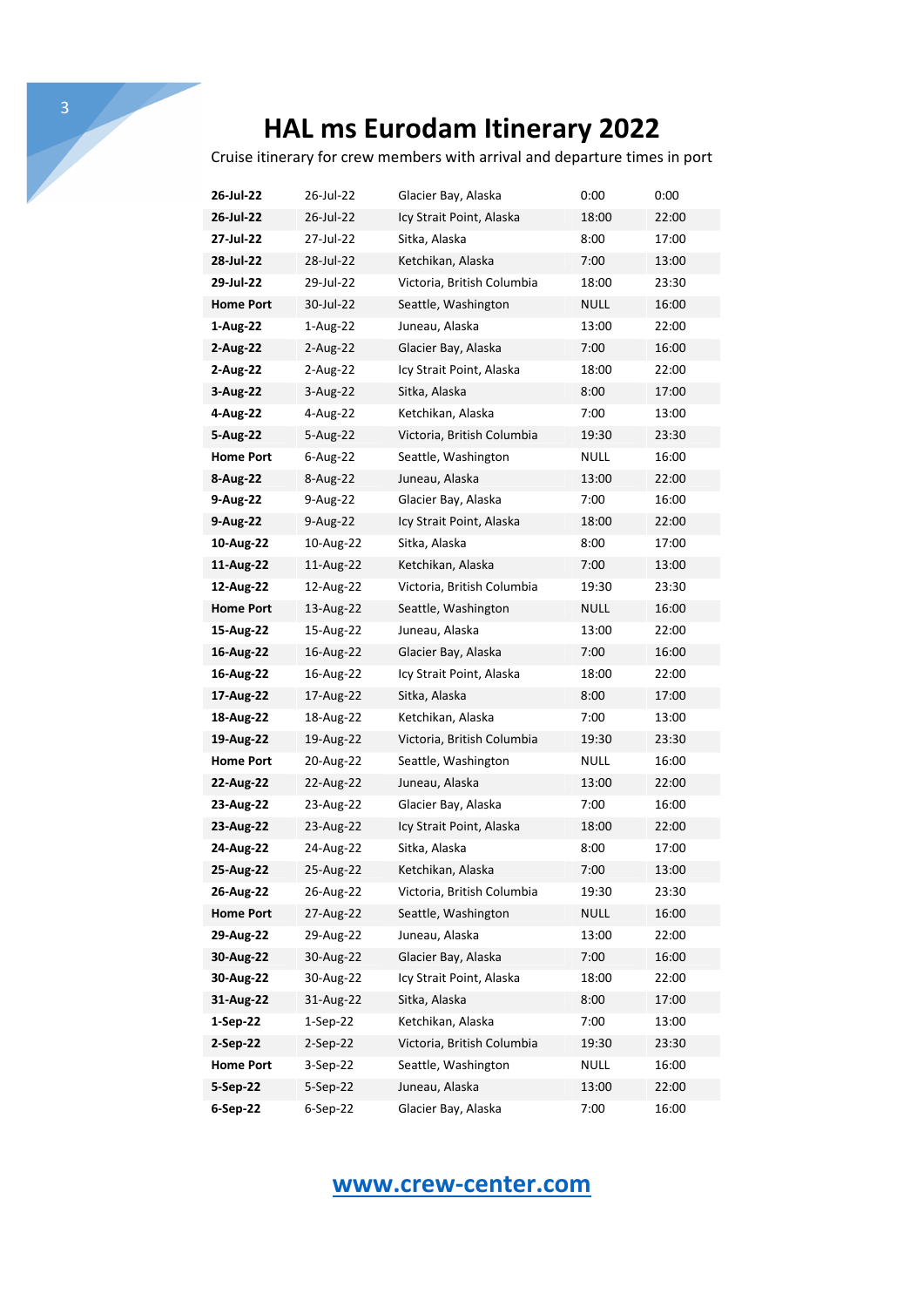Cruise itinerary for crew members with arrival and departure times in port

| 6-Sep-22         | $6-Sep-22$ | Icy Strait Point, Alaska          | 18:00       | 22:00 |
|------------------|------------|-----------------------------------|-------------|-------|
| 7-Sep-22         | 7-Sep-22   | Sitka, Alaska                     | 8:00        | 17:00 |
| 8-Sep-22         | 8-Sep-22   | Ketchikan, Alaska                 | 7:00        | 13:00 |
| 9-Sep-22         | 9-Sep-22   | Victoria, British Columbia        | 19:30       | 23:30 |
| <b>Home Port</b> | 10-Sep-22  | Seattle, Washington               | NULL        | 16:00 |
| 12-Sep-22        | 12-Sep-22  | Juneau, Alaska                    | 13:00       | 22:00 |
| 13-Sep-22        | 13-Sep-22  | Glacier Bay, Alaska               | 7:00        | 16:00 |
| 13-Sep-22        | 13-Sep-22  | Icy Strait Point, Alaska          | 18:00       | 22:00 |
| 14-Sep-22        | 14-Sep-22  | Sitka, Alaska                     | 8:00        | 17:00 |
| 15-Sep-22        | 15-Sep-22  | Ketchikan, Alaska                 | 7:00        | 13:00 |
| 16-Sep-22        | 16-Sep-22  | Victoria, British Columbia        | 19:30       | 23:30 |
| <b>Home Port</b> | 17-Sep-22  | Seattle, Washington               | NULL        | 16:00 |
| 19-Sep-22        | 19-Sep-22  | Juneau, Alaska                    | 13:00       | 22:00 |
| 20-Sep-22        | 20-Sep-22  | Glacier Bay, Alaska               | 7:00        | 16:00 |
| 20-Sep-22        | 20-Sep-22  | Icy Strait Point, Alaska          | 18:00       | 22:00 |
| 21-Sep-22        | 21-Sep-22  | Sitka, Alaska                     | 8:00        | 17:00 |
| 22-Sep-22        | 22-Sep-22  | Ketchikan, Alaska                 | 7:00        | 13:00 |
| 23-Sep-22        | 23-Sep-22  | Victoria, British Columbia        | 19:30       | 23:30 |
| <b>Home Port</b> | 24-Sep-22  | Seattle, Washington               | NULL        | 16:00 |
| 26-Sep-22        | 26-Sep-22  | Juneau, Alaska                    | 13:00       | 22:00 |
| 27-Sep-22        | 27-Sep-22  | Glacier Bay, Alaska               | 7:00        | 16:00 |
| 27-Sep-22        | 27-Sep-22  | Icy Strait Point, Alaska          | 18:00       | 22:00 |
| 28-Sep-22        | 28-Sep-22  | Sitka, Alaska                     | 8:00        | 17:00 |
| 29-Sep-22        | 29-Sep-22  | Ketchikan, Alaska                 | 7:00        | 13:00 |
| 30-Sep-22        | 30-Sep-22  | Victoria, British Columbia        | 19:30       | 23:30 |
| <b>Home Port</b> | 1-Oct-22   | Seattle, Washington               | NULL        | 16:00 |
| 3-Oct-22         | 3-Oct-22   | Juneau, Alaska                    | 13:00       | 21:00 |
| 4-Oct-22         | 4-Oct-22   | Skagway, Alaska                   | 7:00        | 21:00 |
| 5-Oct-22         | 5-Oct-22   | Tracy Arm/Endicott Arm,<br>Alaska | 8:00        | 12:00 |
| 6-Oct-22         | 6-Oct-22   | Ketchikan, Alaska                 | 7:00        | 13:00 |
| 7-Oct-22         | 7-Oct-22   | Victoria, British Columbia        | 18:00       | 23:30 |
| Home Port        | 8-Oct-22   | Seattle, Washington               | <b>NULL</b> | 16:00 |
| <b>Home Port</b> | 8-Oct-22   | Seattle, Washington               | <b>NULL</b> | 16:00 |
| 9-Oct-22         | 9-Oct-22   | Vancouver, Canada                 | 7:00        | 17:00 |
| <b>Home Port</b> | 9-Oct-22   | Vancouver, Canada                 | <b>NULL</b> | 17:00 |
| <b>Home Port</b> | 9-Oct-22   | Vancouver, Canada                 | <b>NULL</b> | 17:00 |
| 13-Oct-22        | 13-Oct-22  | San Diego, California             | 9:00        | 17:00 |
| 13-Oct-22        | 13-Oct-22  | San Diego, California             | 9:00        | 17:00 |
| <b>Home Port</b> | 13-Oct-22  | San Diego, California             | NULL        | 17:00 |
| 16-Oct-22        | 16-Oct-22  | Puerto Vallarta, Mexico           | 8:00        | 17:00 |
| 16-Oct-22        | 16-Oct-22  | Puerto Vallarta, Mexico           | 8:00        | 17:00 |
| 18-Oct-22        | 18-Oct-22  | Huatulco, Mexico                  | 10:00       | 18:00 |
| 19-Oct-22        | 19-Oct-22  | Puerto Chiapas, Mexico            | 8:00        | 17:00 |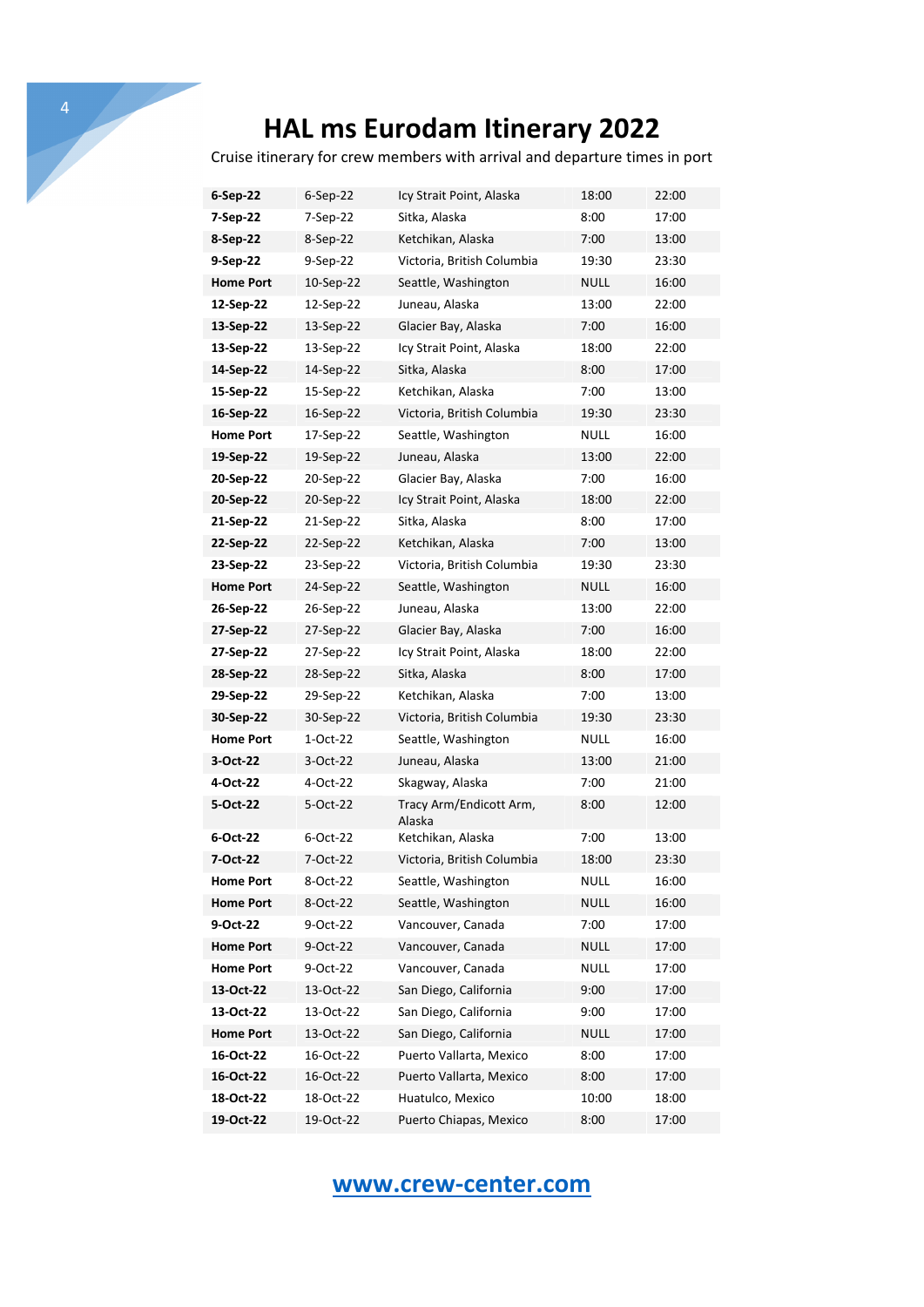Cruise itinerary for crew members with arrival and departure times in port

| 20-Oct-22        | 20-Oct-22   | Puerto Quetzal, Guatemala        | 8:00        | 18:00 |
|------------------|-------------|----------------------------------|-------------|-------|
| 21-Oct-22        | 21-Oct-22   | Corinto, Nicaragua               | 8:00        | 16:00 |
| 22-Oct-22        | 22-Oct-22   | Puerto Caldera, Costa Rica       | 8:00        | 18:00 |
| 24-Oct-22        | 24-Oct-22   | Panama Canal (Cruising<br>Canal) | 0:00        | 0:00  |
| 26-Oct-22        | 26-Oct-22   | Oranjestad, Aruba                | 8:00        | 17:00 |
| <b>Home Port</b> | 29-Oct-22   | Fort Lauderdale, Florida         | NULL        | 16:00 |
| 30-Oct-22        | 30-Oct-22   | Half Moon Cay, Bahamas           | 8:00        | 15:00 |
| 1-Nov-22         | $1-Nov-22$  | Oranjestad, Aruba                | 13:00       | 23:00 |
| 2-Nov-22         | 2-Nov-22    | Willemstad, Curacao              | 8:00        | 23:00 |
| 4-Nov-22         | 4-Nov-22    | Cartagena, Colombia              | 7:00        | 13:00 |
| 5-Nov-22         | 5-Nov-22    | Panama Canal (Cruising<br>Canal) | 5:00        | 5:00  |
| 5-Nov-22         | 5-Nov-22    | Colon, Panama                    | 15:00       | 20:00 |
| 6-Nov-22         | $6-Nov-22$  | Puerto Limon, Costa Rica         | 5:30        | 15:00 |
| <b>Home Port</b> | 9-Nov-22    | Fort Lauderdale, Florida         | NULL        | 16:00 |
| 10-Nov-22        | 10-Nov-22   | Half Moon Cay, Bahamas           | 8:00        | 15:00 |
| 12-Nov-22        | 12-Nov-22   | Oranjestad, Aruba                | 13:00       | 23:00 |
| 13-Nov-22        | 13-Nov-22   | Willemstad, Curacao              | 8:00        | 16:00 |
| 15-Nov-22        | 15-Nov-22   | Panama Canal (Cruising<br>Canal) | 5:00        | 5:00  |
| 15-Nov-22        | 15-Nov-22   | Colon, Panama                    | 15:00       | 20:00 |
| 16-Nov-22        | 16-Nov-22   | Puerto Limon, Costa Rica         | 6:30        | 16:00 |
| <b>Home Port</b> | 19-Nov-22   | Fort Lauderdale, Florida         | NULL        | 16:00 |
| 20-Nov-22        | 20-Nov-22   | Half Moon Cay, Bahamas           | 8:00        | 15:00 |
| 22-Nov-22        | 22-Nov-22   | Oranjestad, Aruba                | 13:00       | 23:00 |
| 23-Nov-22        | 23-Nov-22   | Willemstad, Curacao              | 8:00        | 23:00 |
| 25-Nov-22        | 25-Nov-22   | Cartagena, Colombia              | 7:00        | 13:00 |
| 26-Nov-22        | 26-Nov-22   | Panama Canal (Cruising<br>Canal) | 5:00        | 5:00  |
| 26-Nov-22        | 26-Nov-22   | Colon, Panama                    | 15:00       | 20:00 |
| 27-Nov-22        | 27-Nov-22   | Puerto Limon, Costa Rica         | 5:30        | 15:00 |
| <b>Home Port</b> | 30-Nov-22   | Fort Lauderdale, Florida         | NULL        | 16:00 |
| 1-Dec-22         | 1-Dec-22    | Half Moon Cay, Bahamas           | 8:00        | 15:00 |
| 3-Dec-22         | 3-Dec-22    | Oranjestad, Aruba                | 13:00       | 23:00 |
| 4-Dec-22         | 4-Dec-22    | Willemstad, Curacao              | 8:00        | 16:00 |
| 6-Dec-22         | 6-Dec-22    | Panama Canal (Cruising<br>Canal) | 5:00        | 5:00  |
| 6-Dec-22         | $6$ -Dec-22 | Colon, Panama                    | 15:00       | 20:00 |
| 7-Dec-22         | 7-Dec-22    | Puerto Limon, Costa Rica         | 6:30        | 16:00 |
| <b>Home Port</b> | 10-Dec-22   | Fort Lauderdale, Florida         | <b>NULL</b> | 16:00 |
| <b>Home Port</b> | 10-Dec-22   | Fort Lauderdale, Florida         | <b>NULL</b> | 16:00 |
| 11-Dec-22        | 11-Dec-22   | Half Moon Cay, Bahamas           | 8:00        | 15:00 |
| 13-Dec-22        | 13-Dec-22   | Oranjestad, Aruba                | 13:00       | 23:00 |
| 13-Dec-22        | 13-Dec-22   | Oranjestad, Aruba                | 13:00       | 23:00 |
| 14-Dec-22        | 14-Dec-22   | Willemstad, Curacao              | 8:00        | 23:00 |